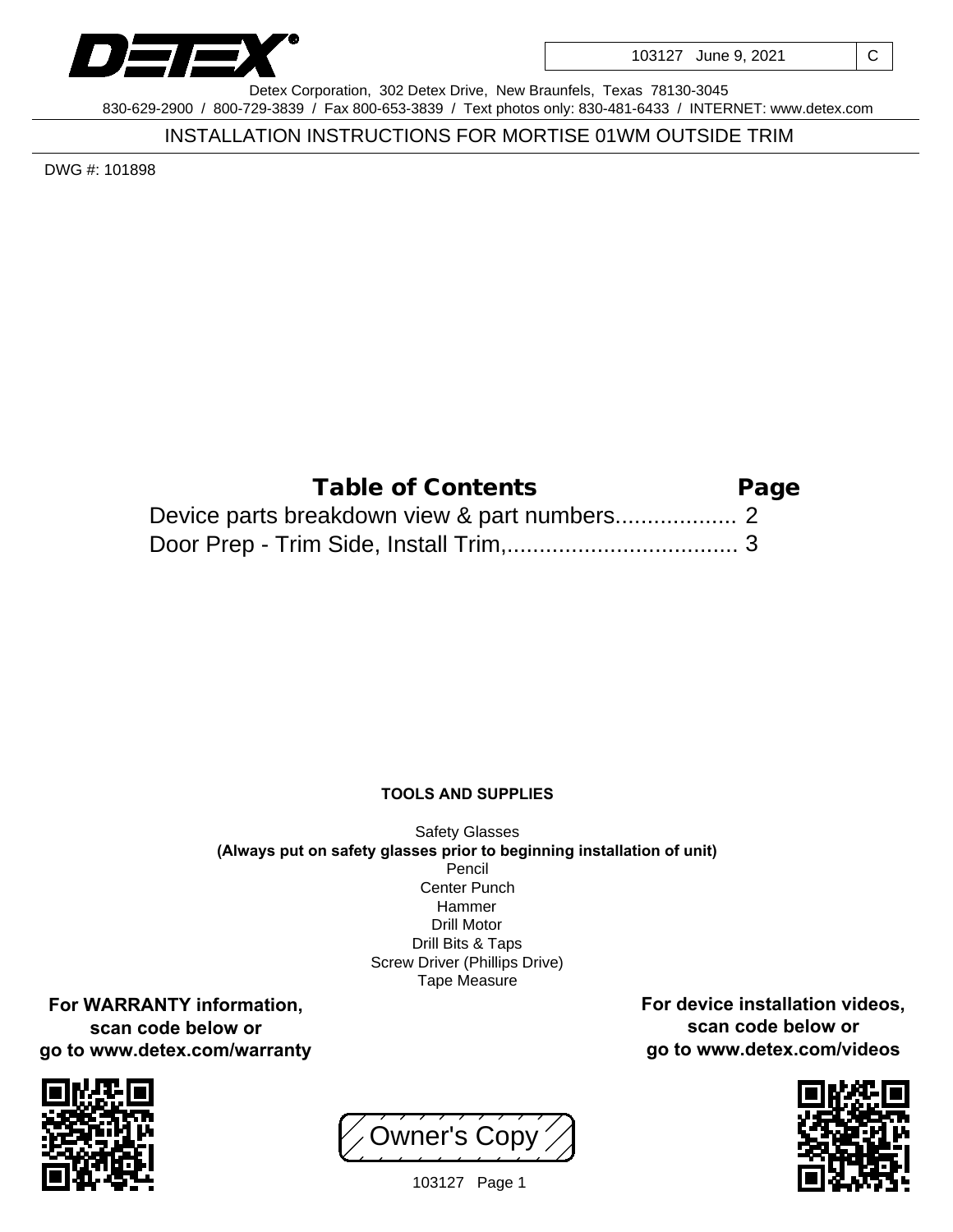| <b>ITEM</b> | PART NO. | <b>DESCRIPTION</b>                                    |
|-------------|----------|-------------------------------------------------------|
|             | 101911-9 | TRIM PLATE, 01W, BRUSHED STAINLESS STEEL FINISH (630) |
| -           | 100464-9 | SEX NUT. 1/4-20                                       |